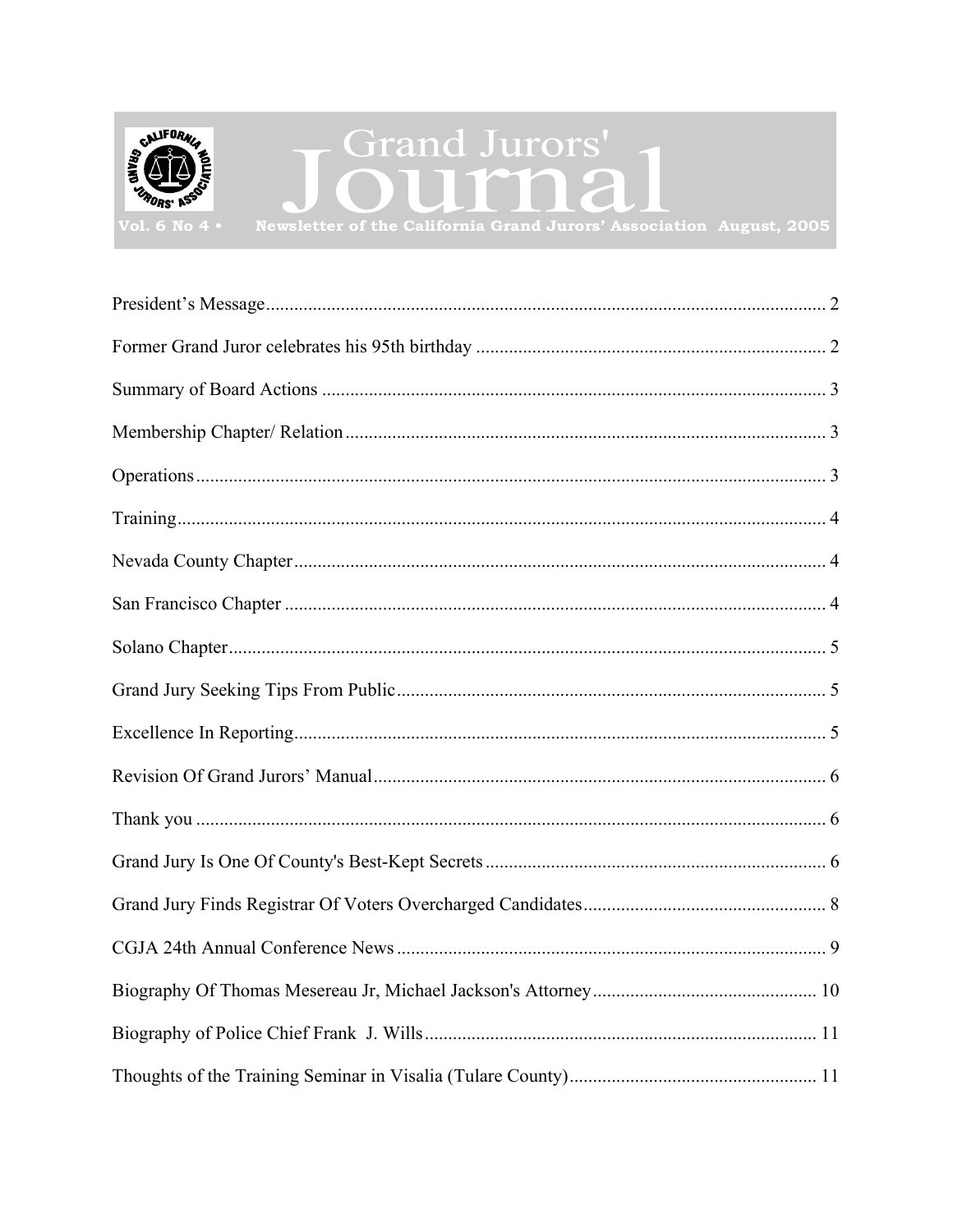#### <span id="page-1-0"></span>**President's Message**

By Jerry Lewi President, California Grand Jurors' Association

Our 2005 Training Seminars have been completed. This program, under the leadership of the Training Committee and Chair Sherry Chesny continues to grow in quality and quantity. I am personally pleased to be one of the trainers.

Plans are firming up for our annual conference to be held in Burbank on October 27-28<sup>th</sup>. Conference Chair Andy Bliss and his deputy, Audrey Lynberg have lined up outstanding speakers and we are allowing time for our traditional Open Forum and a session on improving Chapter relations. The conference is the best opportunity to meet with fellow members to exchange views.

A word or two about the Open Forum: We have moved it back to an earlier time during the conference as experience has shown this is more effect. The purpose of this session is for current and former Grand Jurors to share experiences or ask for advice on matters of concern. This is not the session to ask questions or offer comments on the workings of the Association. There will be an opportunity for that dialogue in a Question and Answer period after the annual report to the membership.

In the last issue, member Clarence Dilts expressed concerns about some Board actions. I did not have the opportunity to answer his concerns in that issue, so will use this message to respond.

The fact that there are disagreements among Board members does not mean that the Board is totally dysfunctional. In fact, a little disagreement can be healthy. We are close to completing our new bylaws. We have had discussions how to improve our functioning, including an unprecedented mid-year face to face meeting of the Board. I continue to focus on the important work of the organization such as training and educating the public about the California Grand Jury system. To that end, nominations for our Excellence in Reporting awards have been accepted. This revitalized activity is a valuable tool in spreading the word and your help has been appreciated. .Recipients of t he 2005 Excellence in Reporting awards will be announced at the Annual Conference on October 28th.

I also will continue my pledge to meet with all chapters during my term. Thanks to those chapters I haven't visited yet for their patience.

#### **Former Grand Juror celebrates his 95th birthday**

Margaret Tucker, Vice President of the Los Angeles Chapter hosted a surprise 95th birthday luncheon for Walter Lowenstein.

 Lowestein was born on June 26, 1910. He served on the 1999-2000 Los Angeles Grand Jury. He may be the oldest living former Grand Juror but it is important to note that he served as a Grand Juror when he was 90 years old!

Twelve (12) former grand jurors and eight (8) guests enjoyed a nice lunch at the Jyokamachi Restaurant. Uncle Walter, as every one calls him, blew out candles and all sung "Happy Birthday Uncle Walter."

Lowestein received birthday greetings from President Bush, Governor Schwarzenegger,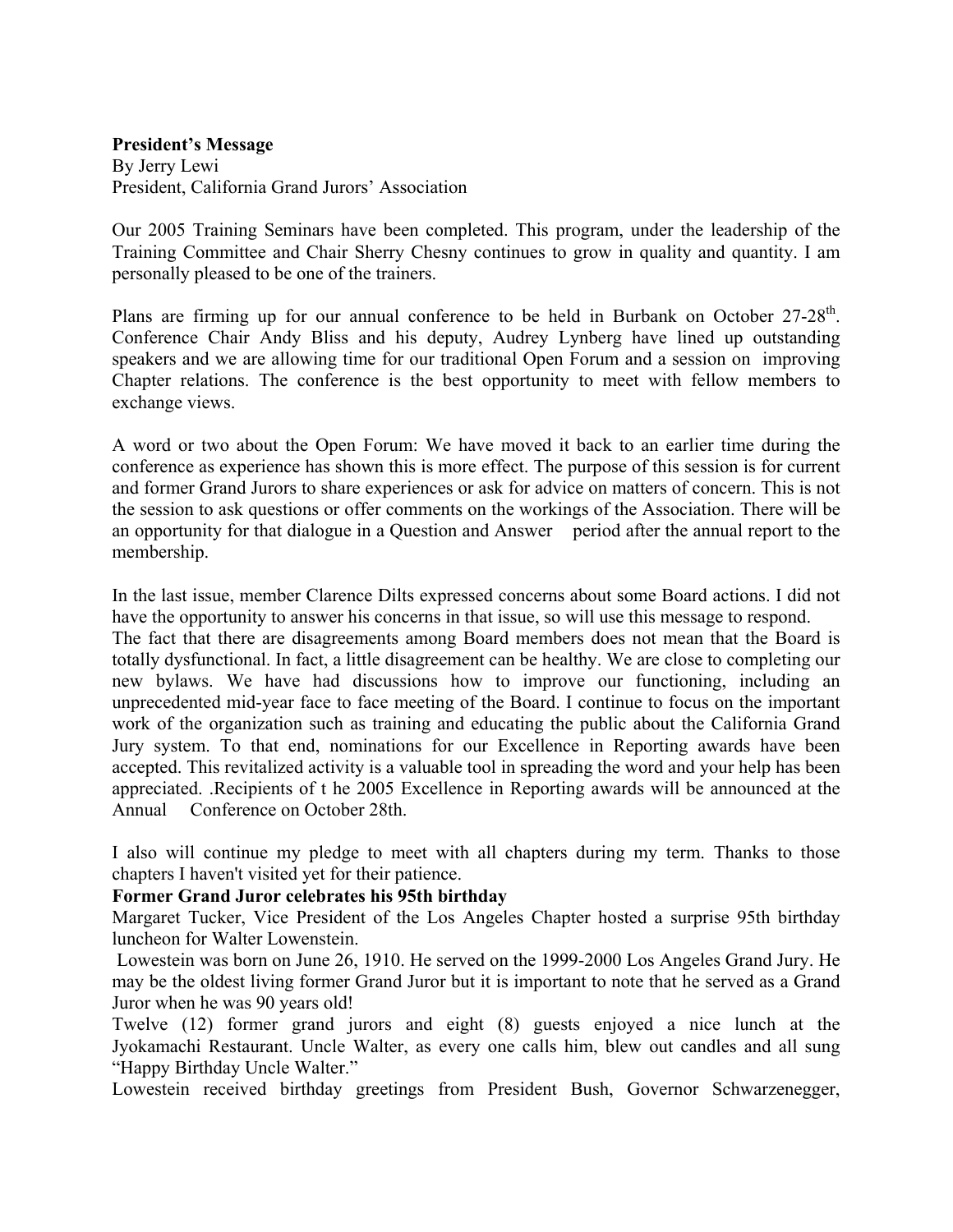<span id="page-2-0"></span>Congresswomen Maxine Walters and Diane Watson, Councilman Tom Le Bonge, and others.

On behalf of CGJA I would like to wish Happy belated Birthday "Uncle Walter."

### **Summary of Board Actions**

The CGJA Board of Directors took the following actions at the May 16, 2005, face to face, regular Board meeting in Vacaville.

Recognized Nevada County Chapter.

Ratified the President's appointment of Director Mattea to serve as Vice President.

Reviewed draft bylaws starting at the beginning and go through section-by-section. Upon completion the motion to send the draft bylaws with changes, to legal counsel, Keith McBride, passed by voice vote.

A motion to authorize payment of registration and travel expenses for up to 4 Directors to attend the California Association for Nonprofits (CAN) seminar passed by voice vote.

Executive Session: A motion to send the letter with the change suggested by counsel via USPS, return receipt requested was passed by roll call vote.

### **Membership Chapter/ Relation**

### **Michael Miller, Acting Chair**

"Yes Virginia, there is a Santa" Actually, there are at least three of them. You all know of the outstanding job Clif and Joanne Poole currently do in keeping the Membership Committee on course, even though they were to retire much earlier in the year. But now Tom Hansen will take control of the computer side of Membership, saving your CGJA the cost of hiring an outside agency to keep its records. Having computer skills today is like years ago when there was one kid on the block who owned a bat and ball, he was indispensable.

President Lewi will be in the Bay Area in mid-September to oversee the Membership record change from the Pooles' to Tom Hansen, thus assuring the continuity and security of all CGJA records. Regretfully Richard Ruth, our Chapter Relations Chair has elected not to retain that position. We thank him for all the work he has done in establishing new Chapters for your CGJA. They say "you can never be too thin or too rich," well our Committee feels we can never have too many members, so please go out and recruit some new blood for your CGJA.

# **Operations**

## **Les Daye, Chair**

"First registration announcement" has been mailed to members and others for the 24th annual conference on October 27-28, 2005 at the Burbank Hilton. Andrew Bliss, CGJA Director, and Chair of the conference planning committee, along with the local volunteers, have met recently to finalize the conference program. Plan now to attend on October 27 from 9:00 AM - 9:00 PM and October 28 from 9:00 AM - Noon. Conference Registration form and an updated Conference Program is included in this Journal. Further information can also be obtained at the CGJA website www.cgja.org.

The CGJA Operations Committee extends its warmest thanks to Grand Jurors' Journal Editor,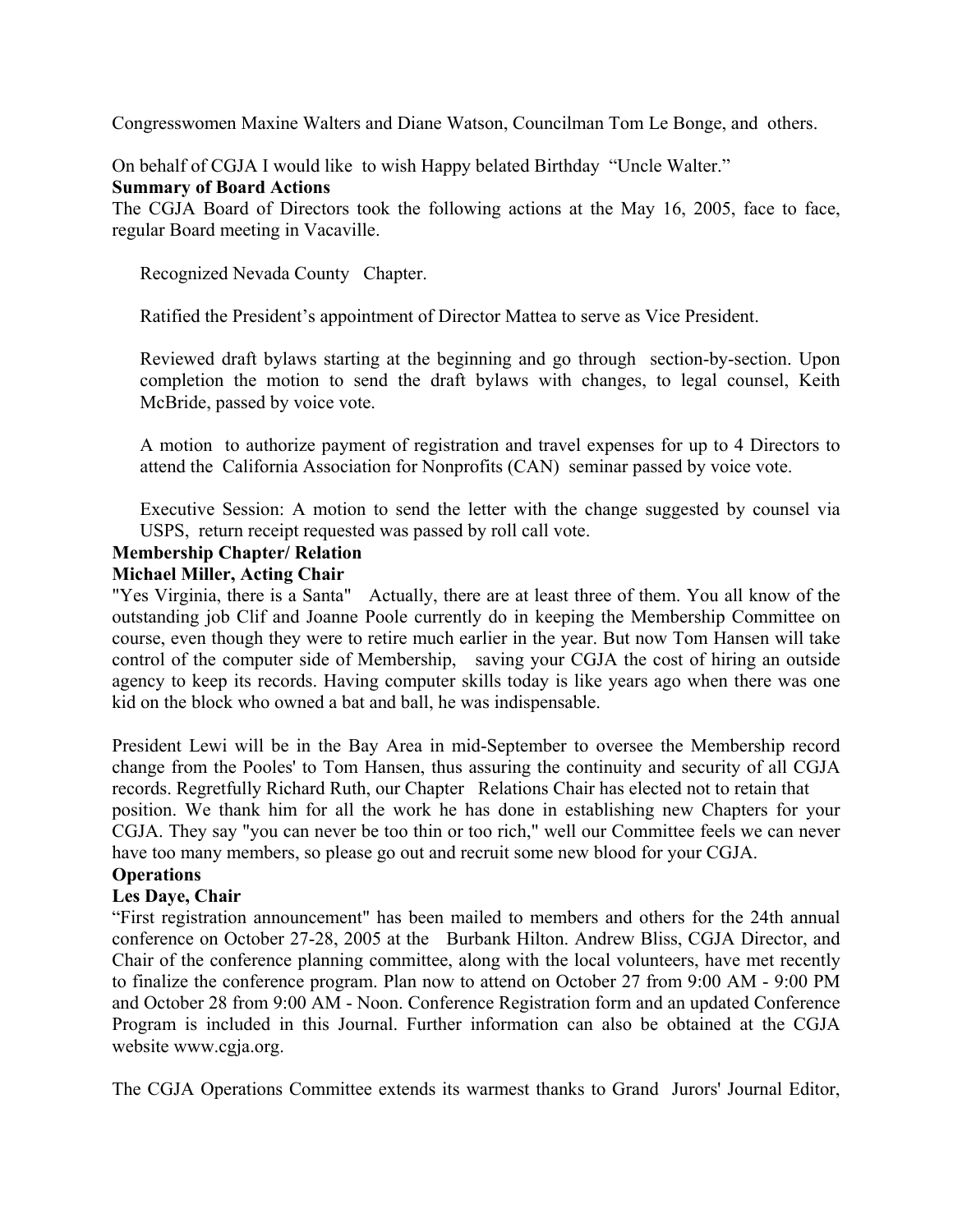<span id="page-3-0"></span>Ourania Riddle, for her extraordinary effort to get this issue compiled and to the printer in a timely manner.

While most Final Reports from 2004-2005 grand juries have been published, the responses to findings and recommendations await action in the next forty-five days. Current grand juries are devoting a significant amount of time and effort to lead the continuity aspect of seeking ways to make a difference in the pursuit of good local governance.

The CGJA remains an active educational resource. Please make use of your association membership by seeking out available reference materials and conference opportunities.

One last note, our association lost a devoted member and friend recently. Russell Kiessig, a stalwart of dedication as a human being, family man and caring CGJA volunteer will always be remembered in our thoughts.

### **Training**

### **Sherry Chesny Chair**

No report was submitted by the Training Committee.

### **Nevada County Chapter**

#### *By Director Diane Masini*

Director Diane Masini reported that Richard Hanson resigned as president of the Nevada County Chapter of CGJA. The Chapter elected a new president on July 7, 2005. The new president is Marcia Bennett  $\leq$ marcia.bennett $(a)$ fs.fed.us>

The Grand Jury turned their Public Relations Committee responsibilities over to the chapter, as Marcia was the chairperson of the PR Committee the past 2 years. Nevada Chapter will be doing the jury's PR and the chapter is very excited about this.

### **San Francisco Chapter**

### *By Serena Bardell, Outreach chair*

Those of us who are active members of the SF Chapter were delighted to have several sitting jurors (counting the hours till their term ended at midnight) join us for our annual meeting. They all had that lovely afterglow from a successful term and some marvelous press coverage of their seven varied reports.

The outgoing chapter president gave an overview of the year's accomplishments; each committee chair reported; and the outgoing foreperson gave insight into the work her jury had performed. I spoke both about the hard-working Outreach Committee I chair, which sends speakers out into the community to spread the word about the value of the grand jury and to seek volunteers, and, changing hats, about CGJA's busy schedule of jury-strengthening activities.

The featured speaker was Aaron Peskin, who is both president of the SF Board of Supervisors and chair of a committee he set up on audits and oversight (dedicated to controller reports, GJ reports, and similar matters).

He spoke with what struck this listener as extraordinary frankness and lack of self-importance about the most effective ways for juries to succeed in their mission from his perspective as an elected city and country official.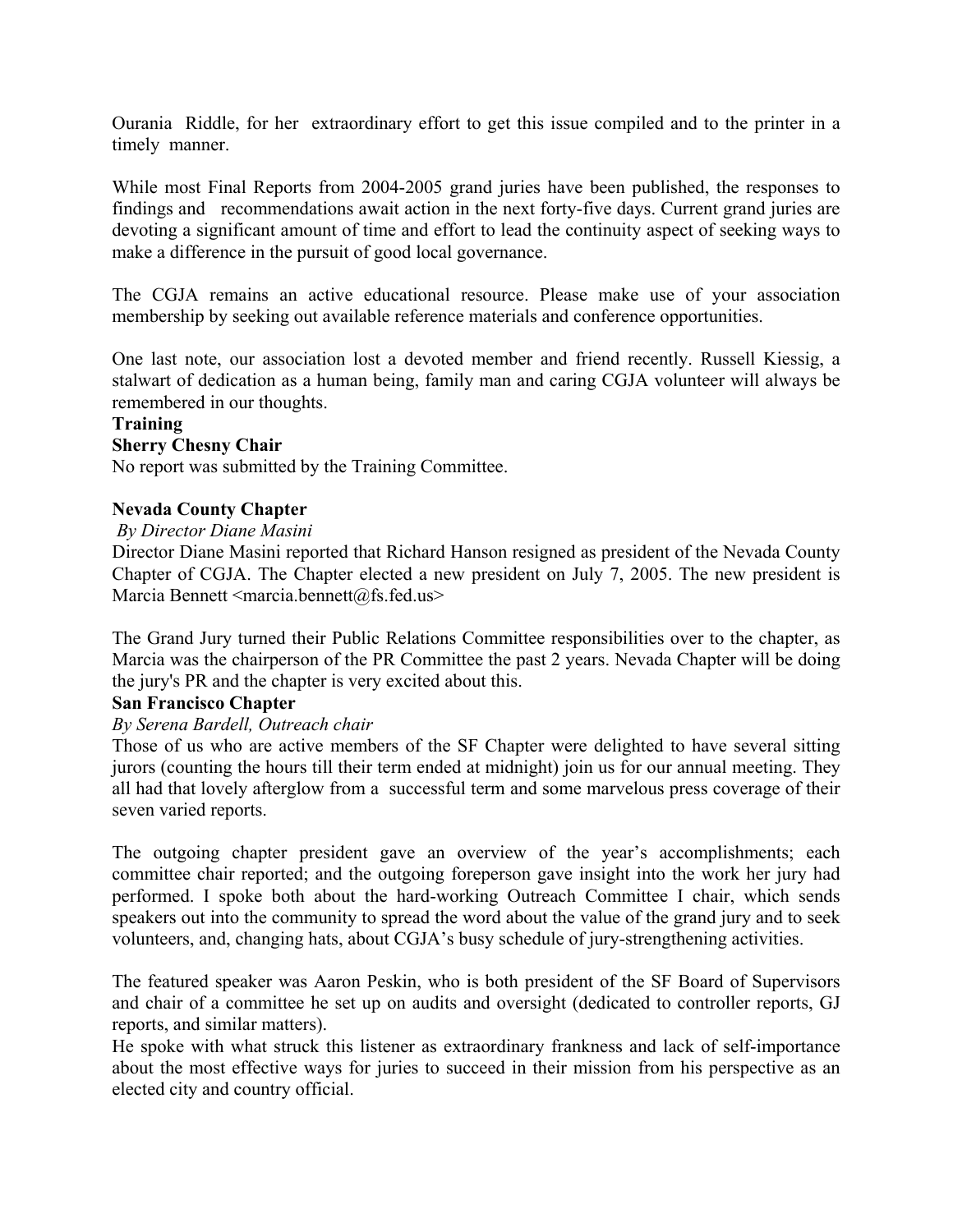<span id="page-4-0"></span>I think we were all awed at his comments that the current jury's report on the Ethics Commission was sufficiently persuasive and well documented to cause him to alter his previously held view and contributed to plans to increase that commission's limited budget. He was also quite forthcoming on the kinds of investigations most and least likely to cause changes in local government.

We San Franciscans involved with the grand jury feel as if we are living in a golden moment, with both a mayor and a board president obviously interested enough to actually read reports and act on them. We are also making progress in establishing good communications with those SF Chronicle journalists who usually cover the jury. I've had the good fortune to have two lengthy conversations with the paper's "Reader Representative," who in his reporter days used to cover East Bay juries and remains interested in the role of the grand jury in promoting good government.

In other news, this year's officers are Jack McNulty, president; Carolyn Koster, VP; Bill Bowen, secretary; and Arlene Singer, treasurer.

### **Solano Chapter**

### *Wanda Kiger-Tucker, President*

I would like to thank the faithful volunteers (and you know who you are!) that made it possible for our chapter to host the Walnut Creek training seminar last month. Without you, we couldn't exist nor be effective for what we do. I will say it again, we are a small chapter but composed of dependable and faithful servers who see a vision for the work of the Grand Jury system. I would also like to publicly thank our exiting Grand Jury under the leadership of foreperson Cathy Houck for the fine work they did and for the very nicely done final report. I sincerely hope to see some of you carrying on the concept and vision of the Grand Jury and getting involved in our local chapter.

### Thanks again.

### **Grand jury seeking tips from public**

### *By Rachel Gordon (SF Chronicle)*

The San Francisco civil grand jury, which investigates allegations of waste, inefficiencies, and wrongdoing in local government, is seeking ideas from the public on where to focus over the next year. The civil grand jury, a volunteer panel of 19 city residents overseen by the Superior Court, expects to complete six investigations during the 2005-06 term that started last month.

Suggestions can be faxed or mailed to San Francisco Civil Grand Jury. Proposals also can be also submitted online. The web address is www.sfgov.org/site/courts\_page.asp?id=3680.

#### **Excellence In Reporting**

### *By Director Earl Heal*

Recipients of the 2005 Excellence in Reporting Awards will be announced at the Annual Conference on October 28, 2005. The awards are presented for two categories of excellence toward improving local government—Grand Jury and News Media.

The Grand Jury Award is judged according to citizen impact, duration of the problem, difficulty of investigation, quality of the written report, public and media support gained, and actual change implemented. Because actual change created requires time for verification, this selection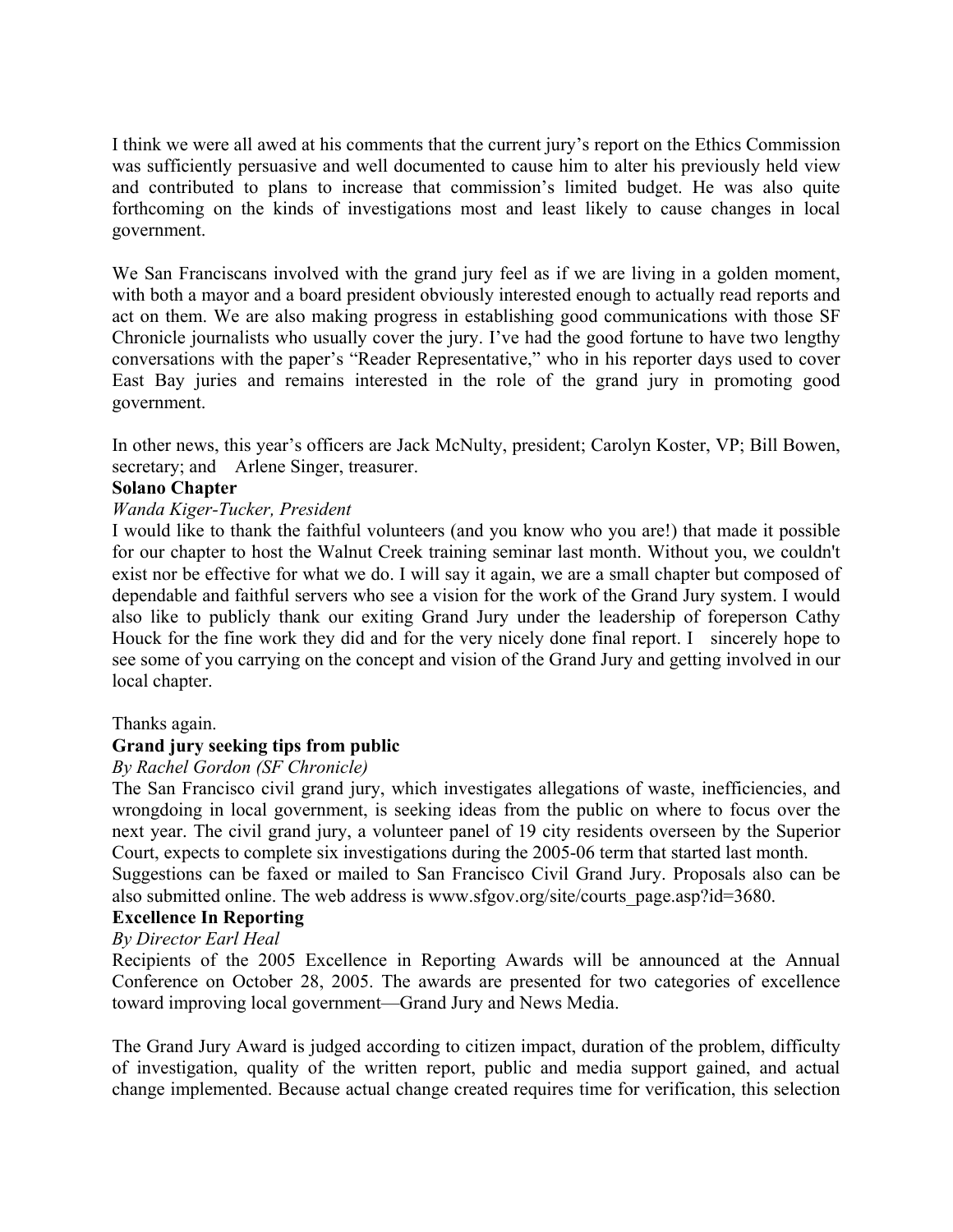<span id="page-5-0"></span>tends toward investigations one or two years old that have been proved by subsequent reporting.

The News Media Award is judged on either of two elements -- increased public awareness of the grand jury institution or increased awareness in the community of a grand jury investigation so that the community benefited in the investigation. Criterion evaluated include apparent media research, quantity and quality of the reporting, and apparent citizen impact. Submissions may be independent of grand jury participation or in conjunction with specific grand jury investigative reports.

Many successful watchdog reports are unknown beyond the immediate community and encourages speculation that grand juries are ineffective. To emphasize the importance of grand juries to the State, investigative final reports that have led to particularly significant improvements may be presented as "Success Stories" to the conferees during the Excellence in Reporting Award program. Any chapter or juror believing that they have a report that would be of special interest to the Conference membership is encouraged to contact Earl Heal at 707-446- 1353.

### **Revision Of Grand Jurors' Manual**

Committee (Ad Hoc) Report

The Manual Revision Committee is completing the work of creating a new generic manual for distribution each county grand jury. This Manual will replace the Syllabus, first distributed in 1997, to aid counties in preparing their own specific rules of procedure as required by Penal Code 916. Because all counties identified in the 2004 CGJA Survey indicated that they current have a rules of procedure handbook, this manual is written in a succinct format to serve as a checklist as the juries annually update their own handbook. Specific references are made to Penal Code requirements. Included as well as suggestions based on experiences of grand juries throughout the State. Not forgotten is the requirement that each jury is responsible for preparing their own rules as they determine the best way to meet their responsibilities.

The cost of printing and distributing the Manual to each county grand jury will be covered by the Price Family Charitable Fund. Mr. Sol Price's expressed purpose is to contribute to the education and training of grand jurors' state wide through a written handbook or manual.

The CGJA Manual Revision Committee includes Ray Hoffman and Diane Masini of Nevada County, Russell Fury of San Diego County, Dian Picone of San Benito County, and Earl Heal of Solano County. Serena Bardell of San Francisco County contributed significantly by professionally editing the text.

### **Thank you**

Thank you Serena Bardell, Dwight Brown, Peter Cresci, Jean Hall, Donna Haar, and Achiel Wanket for your donations totaling \$380.00.

### **Grand jury is one of county's best-kept secrets**

Fresno Bee

*By Morton G. Rosenstein*

Composed of 19 citizen volunteers, the grand jury performs a vital service each year that escapes the attention of most people in the county. Their impression of grand juries is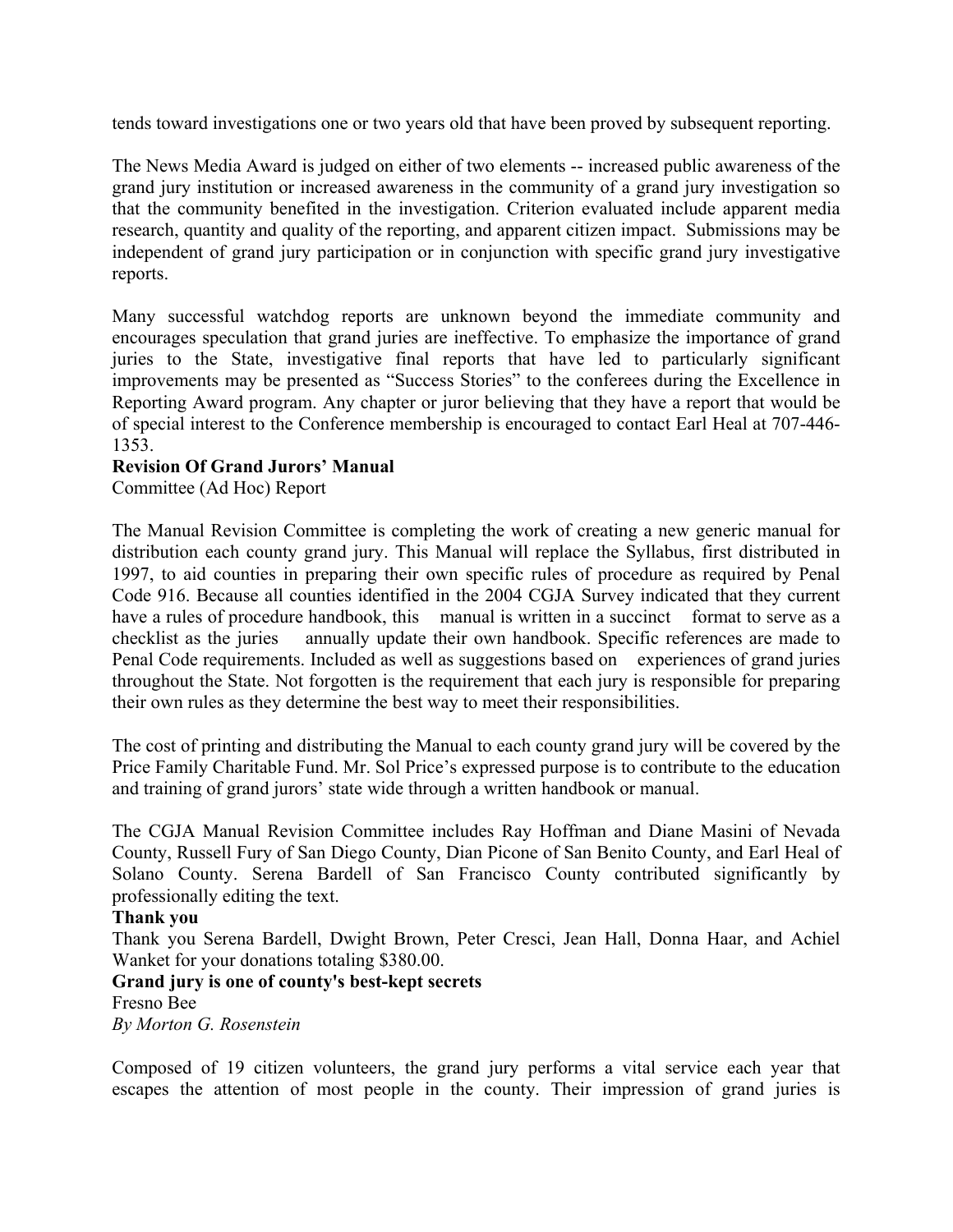unfortunately based on what is seen in television police drama depiction of the criminal function of hearing cases and bringing indictments.

While this is true in a few instances, most of the grand juries in California's 58 counties, including Fresno County, act in a civil oversight capacity. They review and investigate the governmental functions of each jurisdiction in their counties, a time intensive and energyconsuming task.

The grand jury frequently considers issues that make headlines and the 6 o'clock news, however its views and conclusions are not included in these media reports. Many changes come about, in an unsung fashion, in response to its investigations and interviews. This process creates an awareness of problems and leads to agencies taking corrective action. It truly acts as the "watchdog" of local government and is essential to good government.

### **Subpoena power**

The grand jury is appointed by the superior court judges of the county. The presiding judge swears in the panel, administers the oath and describes the duties and responsibilities to the jury. The jury's final report is presented to the presiding judge. The county counsel and the District Attorney's Office provide legal advice and assistance to the jury. The grand jury has subpoena power for individuals and records. Applications to serve can be made by any citizen of the county. The superior court judges and members of the current jury can also make nominations. The nominees are interviewed by the judges. The ultimate panel is chosen randomly. Terms are for one year, but a second term can be served. Only two consecutive years are allowed.

The grand jury operates under the Penal Code of California, which provides the breadth and limitations of its activities, which include oversight of county government, cities in the county, school boards, special districts, law enforcement, jails and juvenile detention facilities.

In the course of their investigations, jurors visit many facilities and interview witnesses to obtain direct, factual information. All discussions, interviews, and proceedings are strictly confidential, and all witnesses are provided with an admonishment that explains their responsibility in maintaining confidentiality.

The grand jury performs and speaks as a single entity. No juror can act independently. Six committees carry out day-to-day work. Their investigations, conclusions, and recommendations must be endorsed by a mandated supermajority of 12 of the 19 jurors.

Each year's jury is autonomous in deciding what to investigate. Subjects arise from press reports, citizen complaints or whistle blowers. Complaints must be written and signed on a form that's available or by letter.

The entire year's work culminates with the final report, the only public voice of the panel. Committee reports and recommendations that make up the report must be approved by the supermajority to be included. No minority reports are allowed.

In keeping with the requirements for strict confidentiality, nothing is directly attributed to any identifiable individual.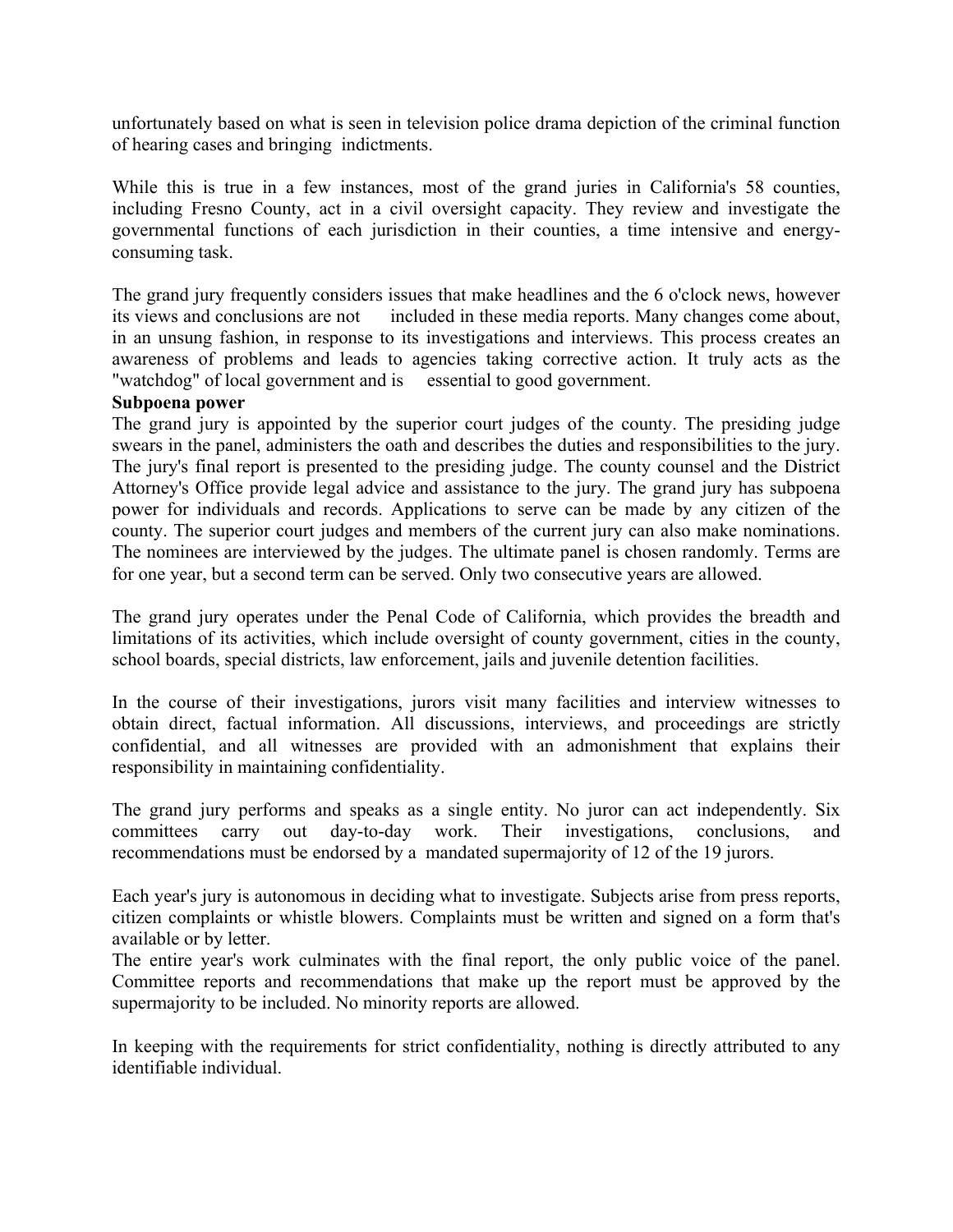<span id="page-7-0"></span>After receiving final approval from the presiding judge, the report is released as a public document available to anyone. The governmental bodies addressed in the report must respond within 90 days, and these responses are likewise compiled and published.The recommendations must be responded to by agreement and explanation of compliance, or disagreement and the reasons for such. Compliance with the recommendations is not required.

#### **Information channels**

A major frustration for the grand jury, however, is the very limited distribution of the final report because the public is rarely made aware of its release.

Only the governmental departments involved are provided with copies. The report is also placed on the county Web page; however, this is difficult to find and is only accessible to people with computers and the knowledge of using the Web. Wider distribution to the general public by multiple media sources is essential for the grand jury to be more effective in carrying out its mission.

While the grand jury's task may be arduous, sometimes thankless, and unrecognized, it is well worth the time and effort of the citizens involved. The opportunity to learn about the workings of our government is an invaluable experience, which all prior jurors will attest to.

A survey was sent to 74 candidates in contested races who had to pay a statement fee. About 40 of the candidates responded, and 38 percent of those 40 said the fee was an extreme hardship, while 81 percent said it either was extreme or above average.

### **Grand Jury Finds Registrar Of Voters Overcharged Candidates**

Recommending organization review fee policy for future school board races *By Wes Bowers* 

The Santa Clara County Civil Grand Jury has released a report stating that the county's Registrar of Voters overcharged November 2004 school board candidates more than \$650 on average to place a 200-word statement on the ballot. The grand jury has recommended the organization look at a different system for setting fees.

The report said the grand jury found that a majority of school board candidates in the Nov. 2 election found the fee to place a written statement of qualifications on the sample ballot to be either a disincentive or a financial hardship.

The grand jury also found that candidates from school districts with some of the lowest incomes in the county usually had to pay the highest fees, and candidates who did not file written statements because of the high cost were perceived by voters in a less favorable light than candidates who did. East Side Union High School District candidates were hit with the largest filing fee: \$6,870, more than \$3,000 of which was later refunded.

According to the Registrar of Voters, the fee to file a written statement had increased due to federal requirements to print ballots in as many as five different languages. Currently, the Registrar of Voters prints ballots in English, Tagalog, Vietnamese, Chinese, and Spanish.

Milpitas Unified School District Board of Education member Barbara Santos said that when she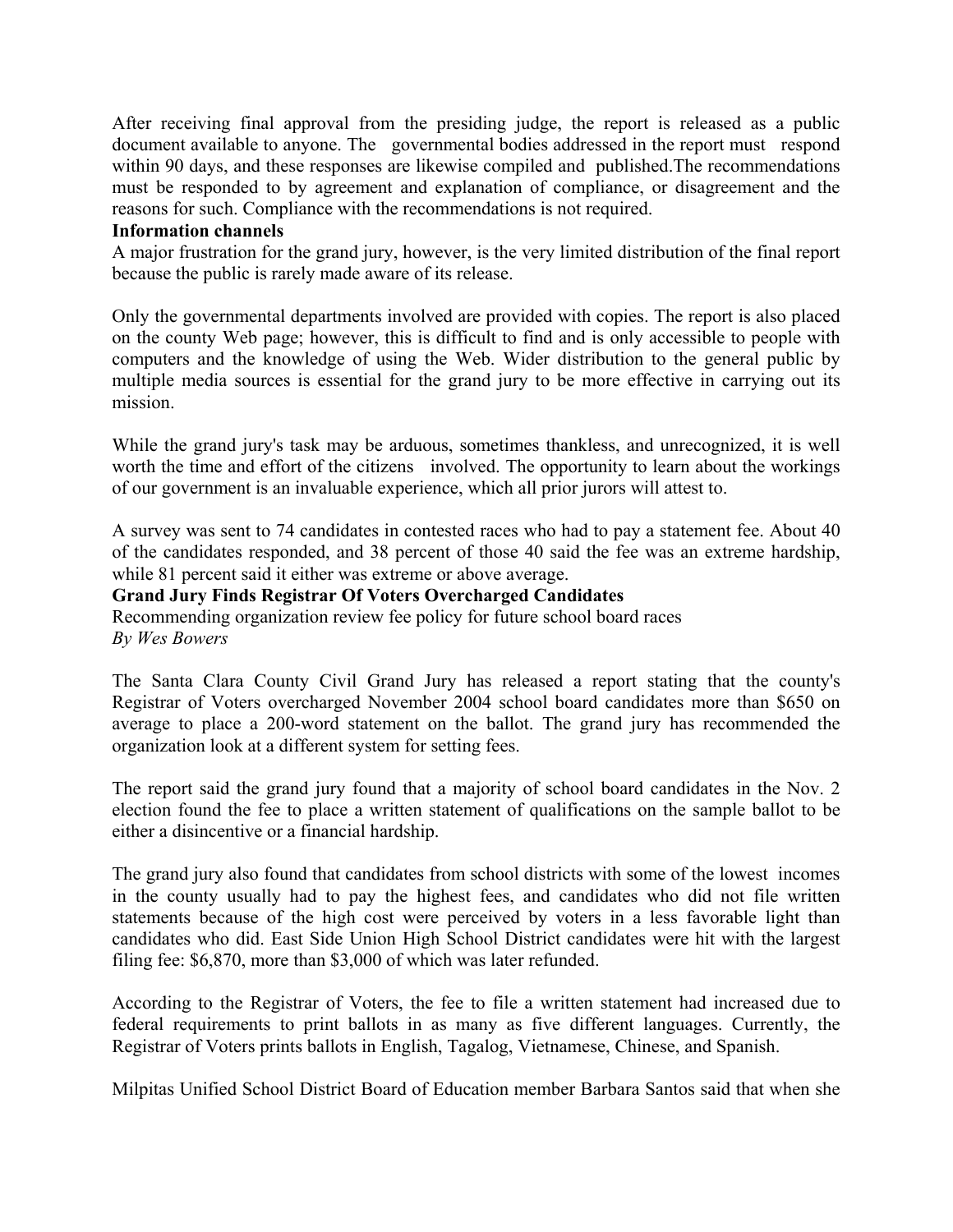<span id="page-8-0"></span>saw the fees the Registrar of Voters was asking, she was shocked.

For the Nov. 2 election, there were more than 850,000 eligible voters in the county, according to the grand jury report. Due to the configuration of precincts, ballot rotation requirements, the number of national, state, county, city, school board and special district contests and the minority populations in various areas, the Registrar of Voters prepared 207 ballot types resulting in 651 different sample ballot variations.

According to the report, every sample ballot in the county was printed in one other language besides English that was either requested by the voter or assumed to be the native language of that area of the population.

Due to the county's budget shortfall, the Board of Supervisors required the registrar to recoup all costs associated with printing the candidates' statements on the sample ballot, and that in turn resulted in the registrar implementing the statement fee.

The registrar determines the statement fee by analyzing typesetting, translating, handling and printing costs, along with the number of sample ballots needed in a candidate's school district. These are generally up-front charges that must be paid by the candidate at the time of filing.

In Milpitas Unified, candidates were initially charged \$1,790 for a 200-word statement. After the election, candidates may receive either a partial rebate or an additional charge when the registrar's expenses are finalized. However, the amount of any refund is not determined or rebated until six months after the statement fee deadline.

To determine their findings, the grand jury sent a survey to 74 candidates in contested races who had to pay a statement fee. About 40 of the candidates responded, and 38 percent of those 40 said the fee was an extreme hardship, while 81 percent said it either was extreme or above average. Some candidates in the survey said an alternative would be to have the school district either pay or share the cost. But the registrar argues that districts already pay an election fee that ranges from \$1 to \$10 per voter.

Another solution suggested was to impose a flat fee of \$500 and to recoup any revenue loss through other creative means, as is done in San Francisco County. But according to the grand jury report, the registrar is actively looking into possibly reducing the costs caused by multiple languages.

Beginning in the fall, the official title of the sample ballot will be changed to "Voter Language Preference Sample Ballot and Voter Information Pamphlet." At that point, all voting materials will be sent out in English only, to every voter. Then, this will be followed with a mailing in the voter's language of preference if it is requested.

### **CGJA 24th Annual Conference News**

Andrew Bliss and his 2005 Annual Conference team are hard at work in this year's conference in Burbank on October 27-28, 2005. Conference registration forms have been mailed to CGJA members and supporters. However, included in this Journal you will find an updated Conference program and a Conference Registration form for those procrastinators who have not registered yet. We recommend early sign ups for special hotel room rates. You don't want to miss this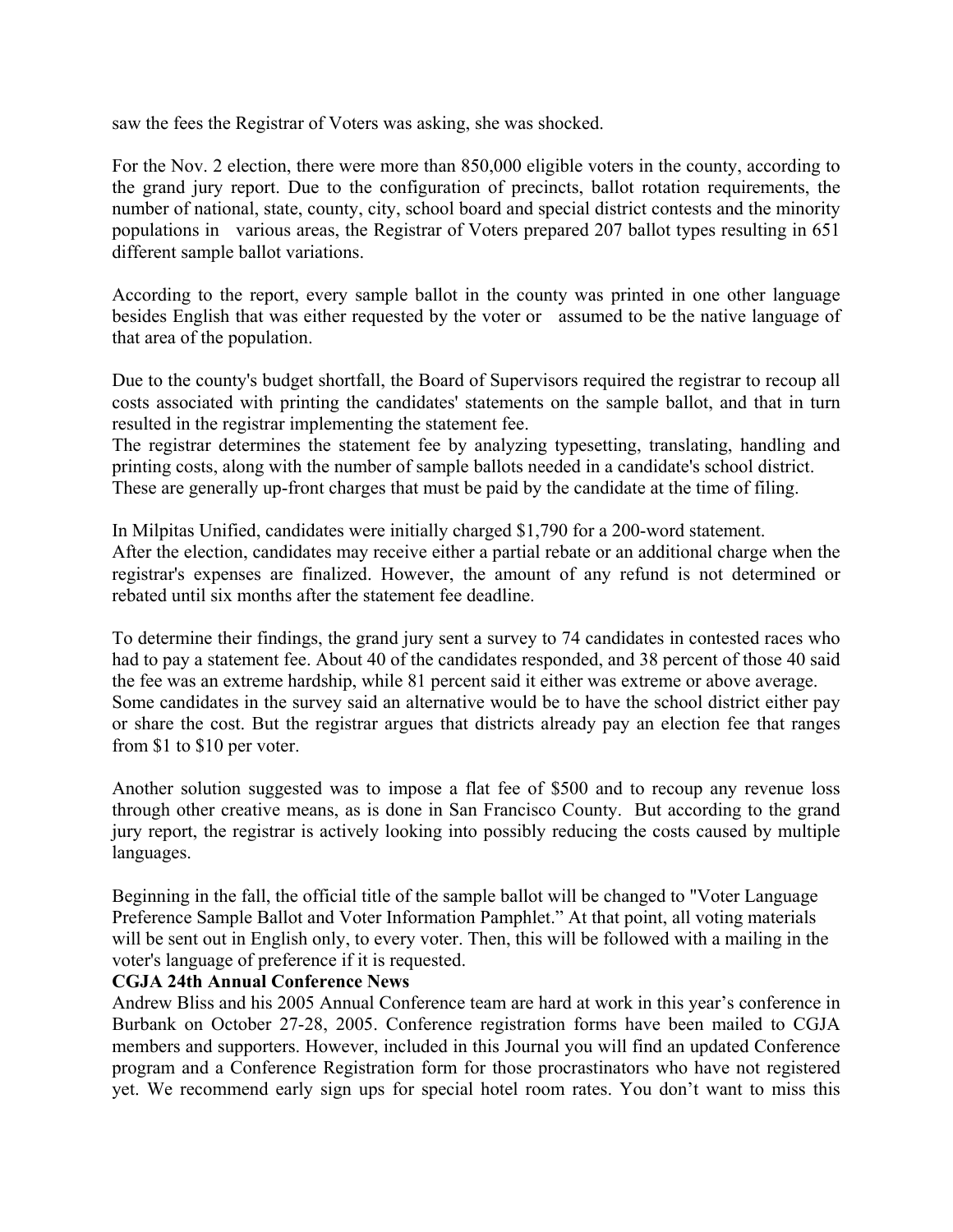<span id="page-9-0"></span>conference. Director Bliss is promising an exciting program with celebrity speakers.

## **Biography Of Thomas Mesereau Jr, Michael Jackson's Attorney**

Thomas A. Mesereau, Jr. specializes in criminal defense (state and federal court) and civil trials. He is a partner with the firm of Collins, Mesereau, Reddock & Yu, LLP in Los Angeles. Tom was educated at Harvard University, The London School of Economics and The University of California's Hastings College of Law. He appears often on national and local Los Angeles television and radio stations and lectures on various topics, including criminal law, civil rights and trial strategy.

Mr. Mesereau has served as counsel in many high-profile trials in Los Angeles County, as well as other parts of the United States. A noted defender of the underprivileged, Mr. Mesereau has received numerous awards from cities and churches for his contributions. He has been named the "Criminal Defense Lawyer of the Year" by the Century City Bar Association, Los Angeles, and has been listed as one of the "One Hundred Most Influential Attorneys in California" by the Los Angeles Daily Journal. Los Angeles Magazine has named Mr.Mesereau one of California's "Super Lawyers."

In a one-year period, Mr. Mesereau obtained seven (7) acquittals and two (2) hung juries in cases involving murder, drive-by shootings, robbery, assault and illegal weapon possession.

Mr. Mesereau has obtained numerous acquittals in criminal jury trials involving murder, the death penalty, securities fraud, health care fraud, business fraud, sex crimes (rape, child molestation, etc.), conspiracy, drugs, assaults, three strikes, gang violence, weapons violations and other alleged crimes. He has successfully defended and prosecuted civil cases through trial involving business fraud, legal malpractice, sexual harassment, real estate fraud and personal injury. Mr. Mesereau has successfully defended licensed professionals, including physicians and attorneys, in administrative licensure proceedings.

Thomas Mesereau currently defended music legend Michael Jackson, who was acquitted of conspiracy and child molestation charges.

Mr. Mesereau also defended actor Robert Blake against charges that Mr. Blake murdered his wife. However, "irreconcilable differences" with Mr. Blake led to Mr. Mesereau's withdrawal from this case.

Thomas Mesereau has received many awards for his contributions to the criminal justice system and to minority communities. Once a year, Mr. Mesereau travels to Alabama to defend a death penalty trial without charging any legal fees.

Mr. Mesereau is a co-sponsor and active participant in the free legal clinic at First African Methodist Episcopal Church, Los Angeles. Two Sunday mornings a month, Tom and other volunteer lawyers donate their time and expertise to poor people who cannot afford a lawyer. Tom also participates and donates his time to the "Save Our Sons" organization at Crenshaw United Methodist Church, Los Angeles. This organization is run by mothers whose sons are incarcerated and who need advice on various legal issues. Mr. Mesereau serves on the advisory board and donates his time to "n-Action," a non-profit organization devoted to assisting women and their children with making a positive re-entry into society following incarceration.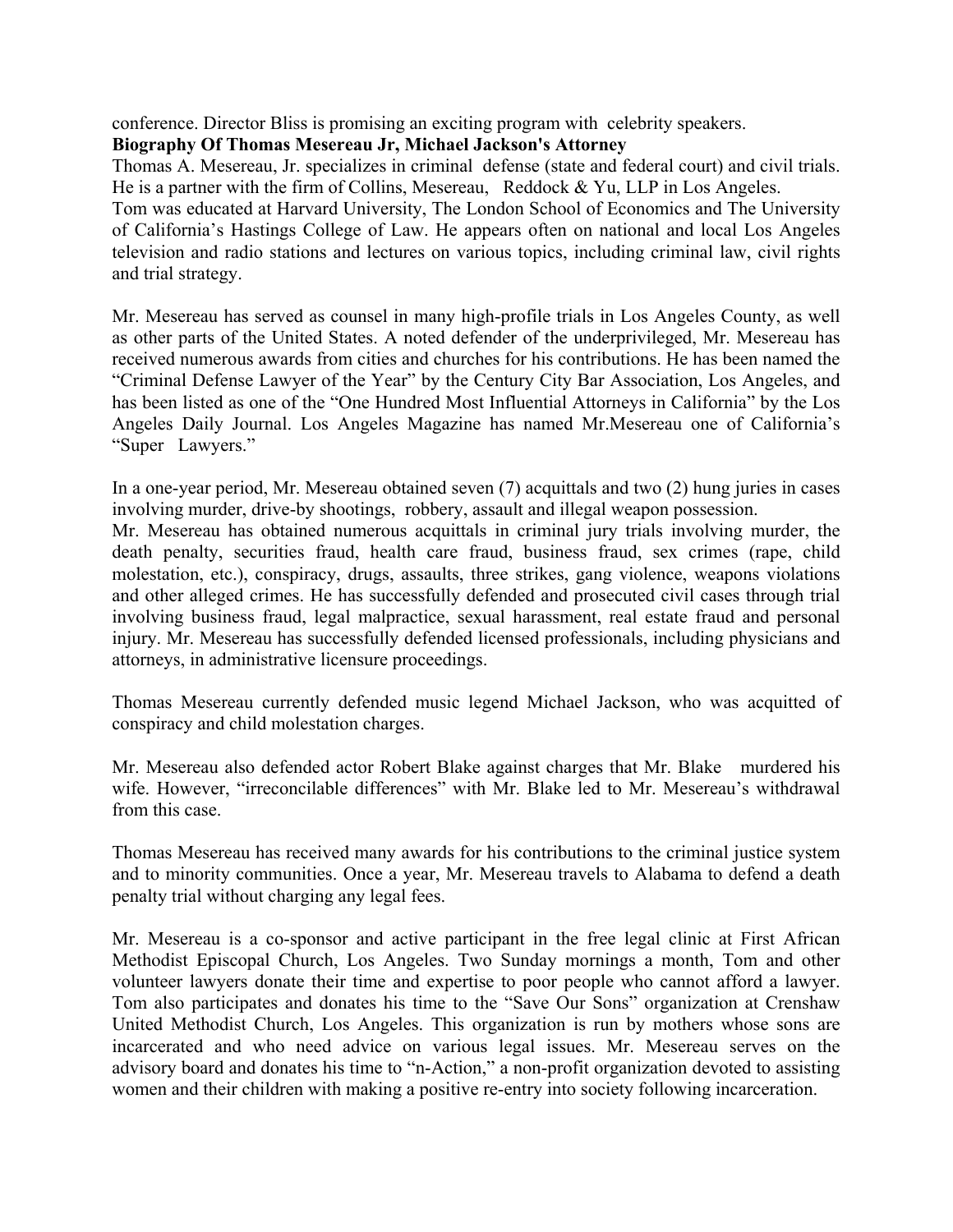<span id="page-10-0"></span>Thomas Mesereau has marched with and supports the "Mothers of Watts, Los Angeles" and their children in opposition to gang violence and crime. He also assists and supports various organizations who seek to reform our laws so that they will be more equitable.

### **Biography of Police Chief Frank J. Wills**

Frank Wills was appointed Chief of Police for the City of West Covina on November 30, 1998. He is the tenth Chief in the Department's history and the first Chief in over 40 years selected from outside the Department.

After graduating first in his class from the Rio Hondo Police Academy in 1978, Chief Wills spent fifteen years with the Pasadena Police Department before being appointed to the position of Chief of Police for the City of San Marino in 1993. He is a proponent of assertive, high intensity policing strategies. In San Marino, he implemented a broad array of proactive policing programs resulting in the lowest crime rate since 1964 and a reduction in gangs and gang related problems.

In 1997, the Peace Officers Shrine Club of Los Angeles named Chief Wills "Los Angeles County Law Enforcement Executive of the Year." He was the first police executive from a city with a population of under 80,000 ever to receive this award.

He serves on the Board of Directors for several community organizations and actively participates in a host of civic activities. In 1995, he was named "San Marino Citizen of the Year" – the first time in San Marino history that the award was presented to a city employee or a person living outside of the city limits. That same year, he also received the PTA Council of San Marino's "Golden Oaks Service Award" – the highest honor awarded for service to San Marion **Schools**.

While serving as West Covina's Chief of Police, he has successfully combined effective community policing programs with a proactive policing philosophy that fosters a "no-nonsense' approach to fighting crime. Chief Wills has implemented the popular Community Service Area Policing Program in West Covina, brought the Gang Resistance Education Program (GREAT) to the public schools, and created a parolee-monitoring program for the community. Violent crime has decreased for three consecutive years in West Covina.

The West Covina Police Department's outstanding Explorer Program has received an array of awards over the past three years.

West Covina's new Chief holds a Maters Degree in Public Administration from Cal State Long Beach and a second Masters Degree in Management from Cal Poly, Pomona. He is a Magna Cum Laude graduate of Cal State University, Fresno where he majored in both Public Administration and Economics.

### **Thoughts of the Training Seminar in Visalia (Tulare County)**

*By Jeanne Forbes, President Tulare County Grand Jurors' Association*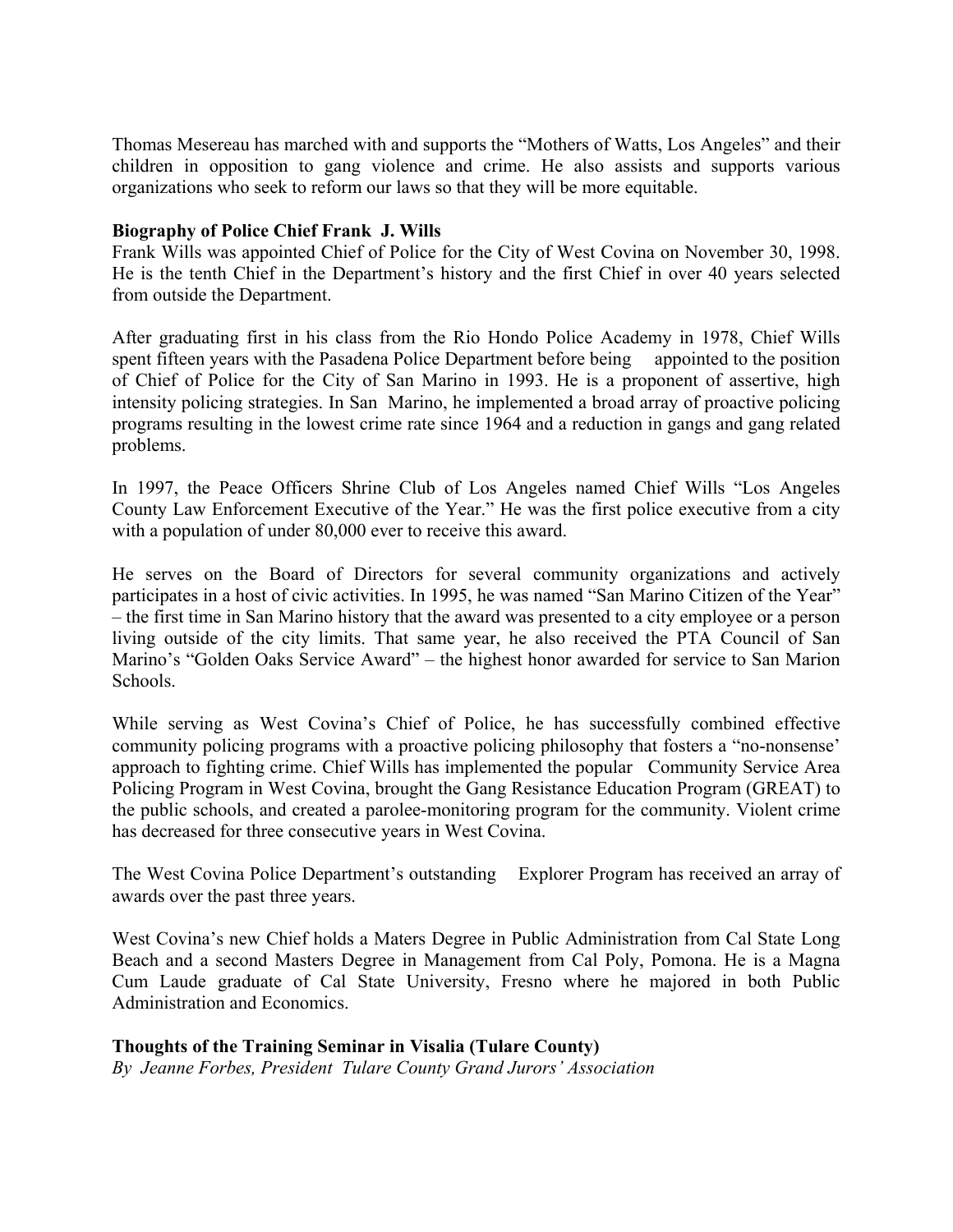California Grand Jurors' Training Seminar

Who…Training teams from the state organization

What...Training of Grand Jurors' from around the State. I believe there were sixteen or so Counties represented.

Where… The Convention Center in Visalia California

When...August 8 and 9, 2005

Why…This is a concerted effort to train as many incoming Grand Jurors' as possible in the Art, Intricacies and most importantly the Law as it regards Grand Juries.

Okay…that all said let me add my own thoughts on the training seminar this year.

We had 77 grand jurors signed up to attend the training...to my knowledge all but 3 came. This was obvious because we had their nametags left on the registration desk. We are sorry they didn't come. We realize it's a long drive…but we did have Jurors from both San Diego County and Imperial County…thank you for coming.

As I am sure you are all aware Tulare County no longer subscribes to the State association. We are not a chapter of CGJA. That's sad…because it was a feeling of being ignored that led us to this determination. It took a lot of discussion of all the pro's and con's, the outcome being whether we go...or whether we stay, and obviously we decided that what we wanted to accomplish in our County, for our people, was "cross ways" to the State Organization.

I personally understand that this is a Professional Organization, stiff upper lip, buttoned down collar and all that "rot." But you see… we live in a large (geographical) smaller population wise? County…maybe not quite "goat ropers" anymore, but then…not so far removed either. We like to shake hands and say "Howdy, how're the wife and kids" ya know?

In the mean time...back at the fort! This certainly did not mean that we would not help in any possible way to aid in the training and enlightenment of future juries. It is our fervent wish that all Californians ( and any one else who might be interested) know about… and understand the Grand Jury system as practiced in our state. Sorry if I seem to be preaching to the choir…but we are serious here in "Podunc" California.

It was my pleasure to be the timer in four workshops…the first was a law workshop that was, in my humble opinion, exemplar. It was hosted by the foreman of last year's Orange County Grand Jury Mr. Lou Aver who obviously had no problem "preaching to the choir"…I found every thing he had to say very interesting. Especially in dealing with his Judge and showing you how it is done…diplomatically, if you will.

Next I sat in on a workshop on Special Districts. I will confess that I personally find the whole idea of Special Districts reprehensible. I certainly do not mean to demean the young man who spoke. I understand that public speaking can be daunting and he will learn. Was it the occasion (Grand Jury Training) or the place, (Visalia?) which prompted the powers that be to send him? I certainly hope it wasn't us but that leaves only his subject matter that could be the cause of his distress…that he will improve…I am certain…and we wish him Gods speed. Special Districts is a serious subject here in our County as we have the dubious distinction of having more special districts then any other County in the State of California.

I did sit in on two other workshops and they were both very good. I have spoken to my other